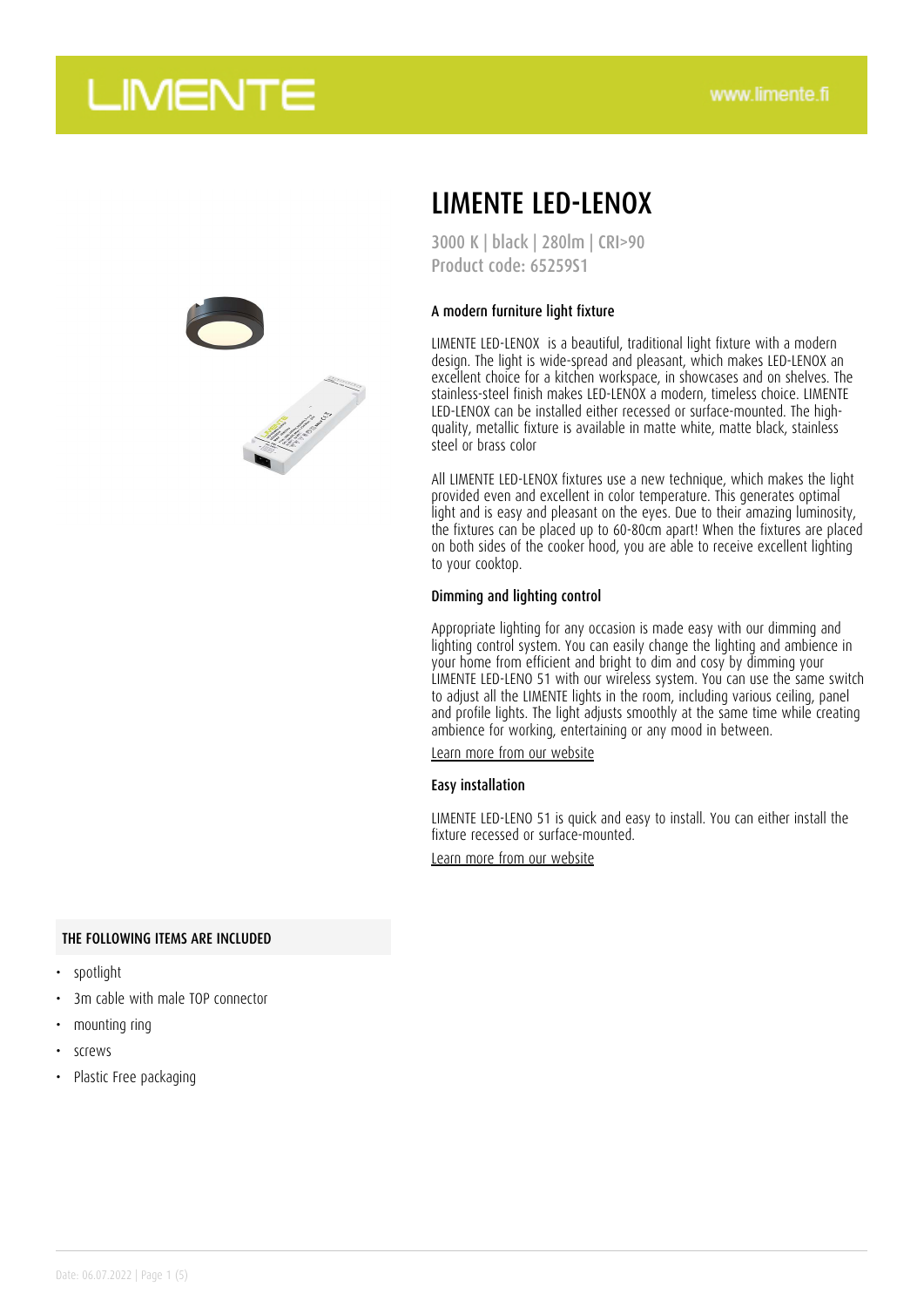### LENOX 3K 1X4W BLACK SPOTLIGHT

### OVERVIEW

| <b>PRODUCT CODE</b> | 6525951                            |
|---------------------|------------------------------------|
| <b>GTIN-CODE</b>    | 6438400005815                      |
| ELECTRICAL NUMBER   | 4139972                            |
| ETIM GENERAL NAME   | <b>Furniture luminaire</b>         |
| ETIM CLASS          | Downlight/spot/floodlight EC001744 |
| ETIM GROUP          | 41 Domestic light fittings         |
| <b>COLOUR</b>       | <b>Black</b>                       |
| <b>LAMP TYPE</b>    | LED                                |

### SPECIFICATIONS

| <b>PRODUCT DIMENSIONS</b>                | $0.64 \times 0.64 \times 15.5$                                               |
|------------------------------------------|------------------------------------------------------------------------------|
| <b>MOUNTING METHOD</b>                   | Surface mounted/recessed mounted                                             |
| <b>COLOUR TEMPERATURE</b>                | 3000 K                                                                       |
| <b>COLOUR RENDERING INDEX CRI</b>        | > 90                                                                         |
| <b>RATED LIFE TIME</b>                   | 35.000h (L80B10)                                                             |
| <b>ENERGY EFFICIENCY CLASS</b>           |                                                                              |
| <b>LUMINOUS FLUX</b>                     | 280 lm                                                                       |
| <b>EFFICIENCY</b>                        | 80 lm/W                                                                      |
| <b>VOLTAGE</b>                           | 24 V DC                                                                      |
| <b>INGRESS PROTECTION CODE</b>           | IP44/IP20                                                                    |
| NUMBER OF LEDS/M                         |                                                                              |
| <b>INPUT POWER</b>                       | 4 W                                                                          |
| NUMBER OF SWITCHING CYCLES               | > 50000                                                                      |
| AMBIENT TEMPERATURE RANGE                | $-20^{\circ}$ C $-40^{\circ}$ C                                              |
| <b>INPUT POWER CONNECTOR</b>             |                                                                              |
| <b>WARRANTY PERIOD (MONTHS)</b>          | 24                                                                           |
| <b>ADDITIONAL COVER (MONTHS)</b>         | 36                                                                           |
| <b>INSTALLATION AND OPERATING MANUAL</b> | https://www.limente.fi/Images/productpics/instructions/limente_led-lenox.pdf |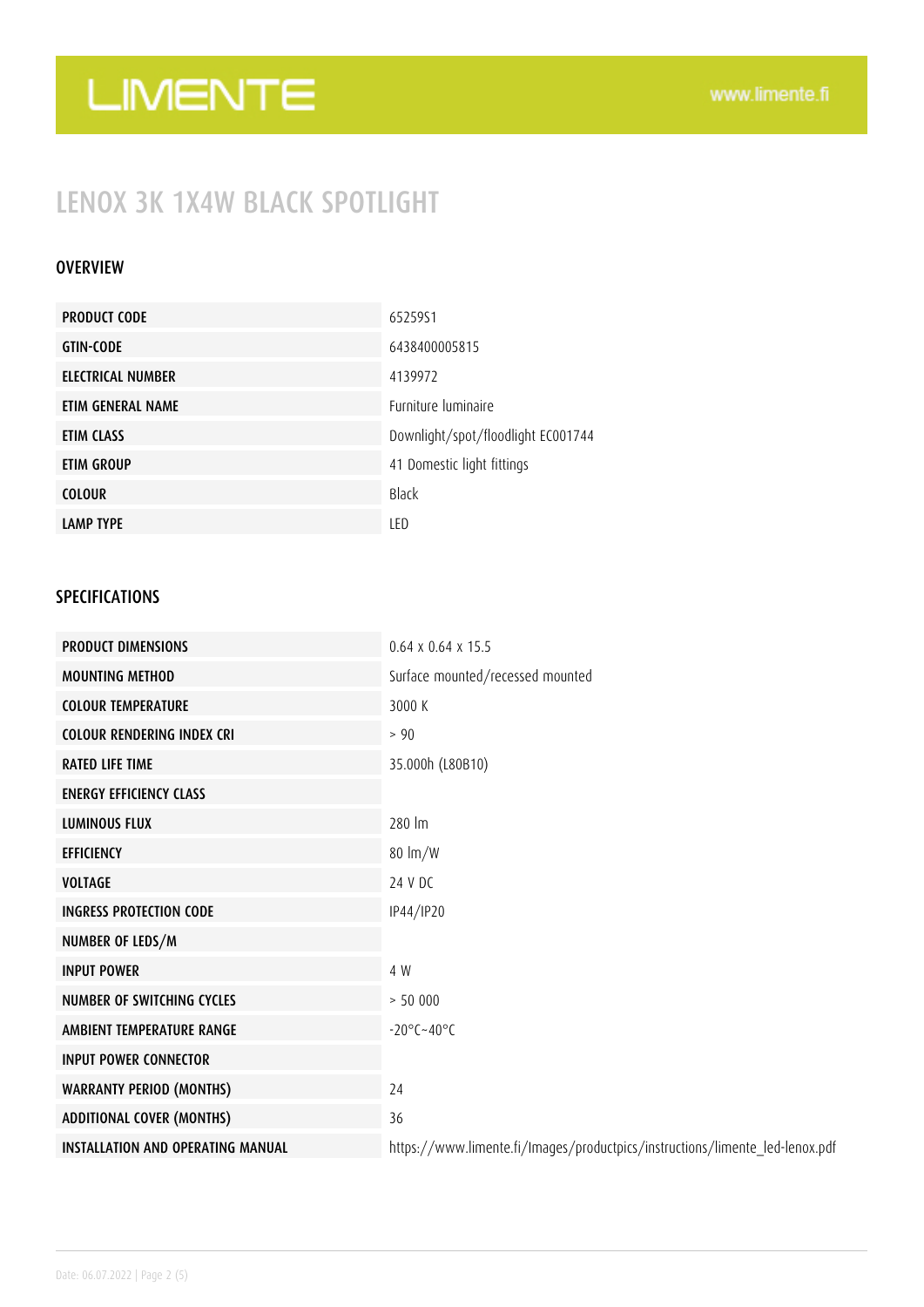## LENOX 3K 1X4W BLACK SPOTLIGHT

### RECOMMENDED ACCESSORIES

| <b>PRODUCT CODE</b> | <b>PRODUCT</b>                                        |
|---------------------|-------------------------------------------------------|
| 640451              | SMART 451, WIRELESS LIGHTING CONTROL KIT, 24 V        |
| 640420              | SMART 420, WIRELESS LIGHT CONTROL                     |
| 640421              | SMART 421, WIRELESS LIGHT CONTROL                     |
| 640422              | SMART 422, WIRELESS LIGHT CONTROL                     |
| 640424              | SMART 422, WIRELESS LIGHT CONTROL                     |
| 640350              | SMART 350 SET, WIRELESS LIGHT CONTROL, REMOTE CONTROL |
| 640351              | SMART 351, WIRELESS LIGHT CONTROL                     |
| 640352              | SMART 352, WIRELESS LIGHT CONTROL                     |
| 640425              | SMART 425, WIRELESS LIGHT CONTROL                     |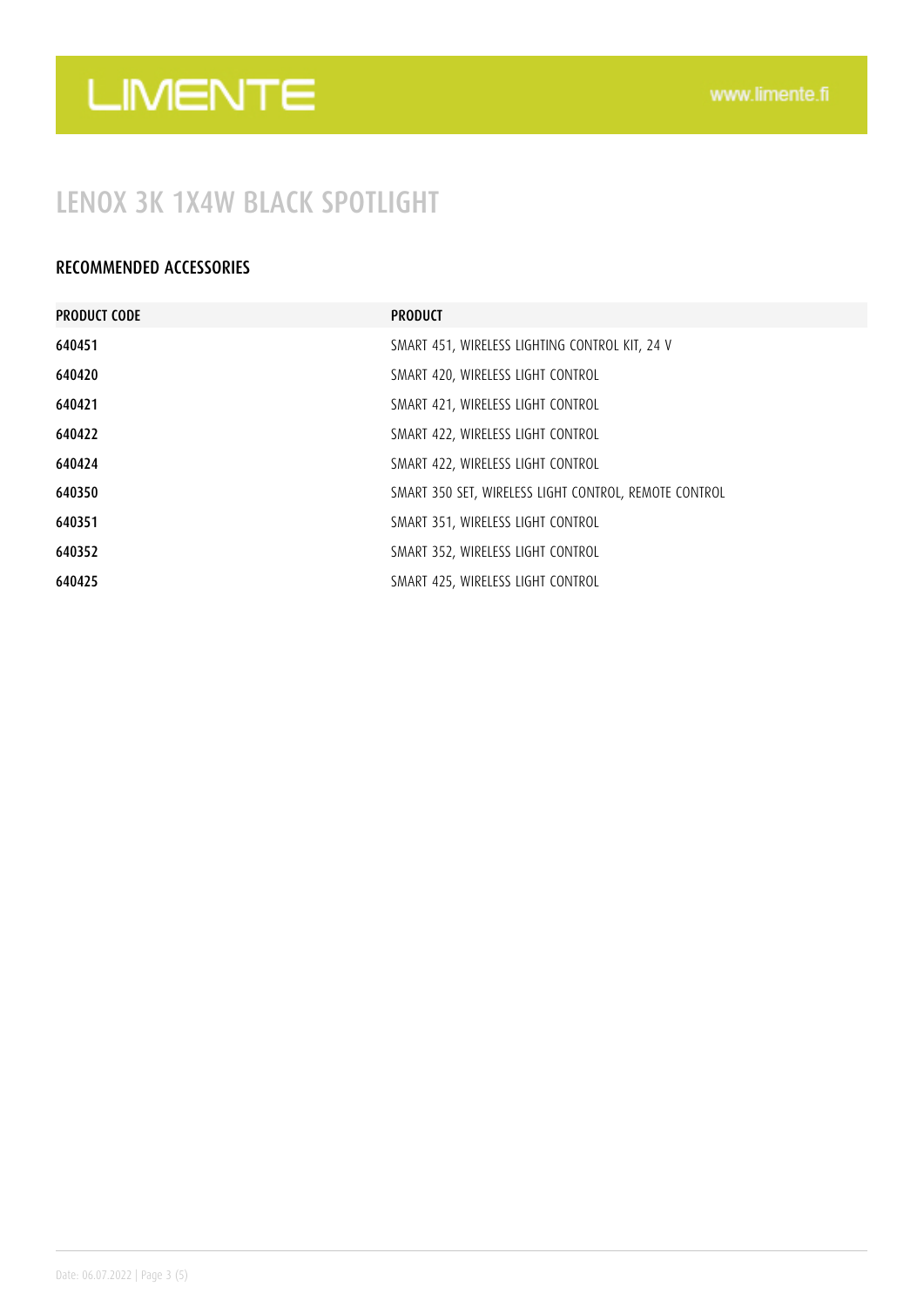## LENOX 3K 1X4W BLACK SPOTLIGHT